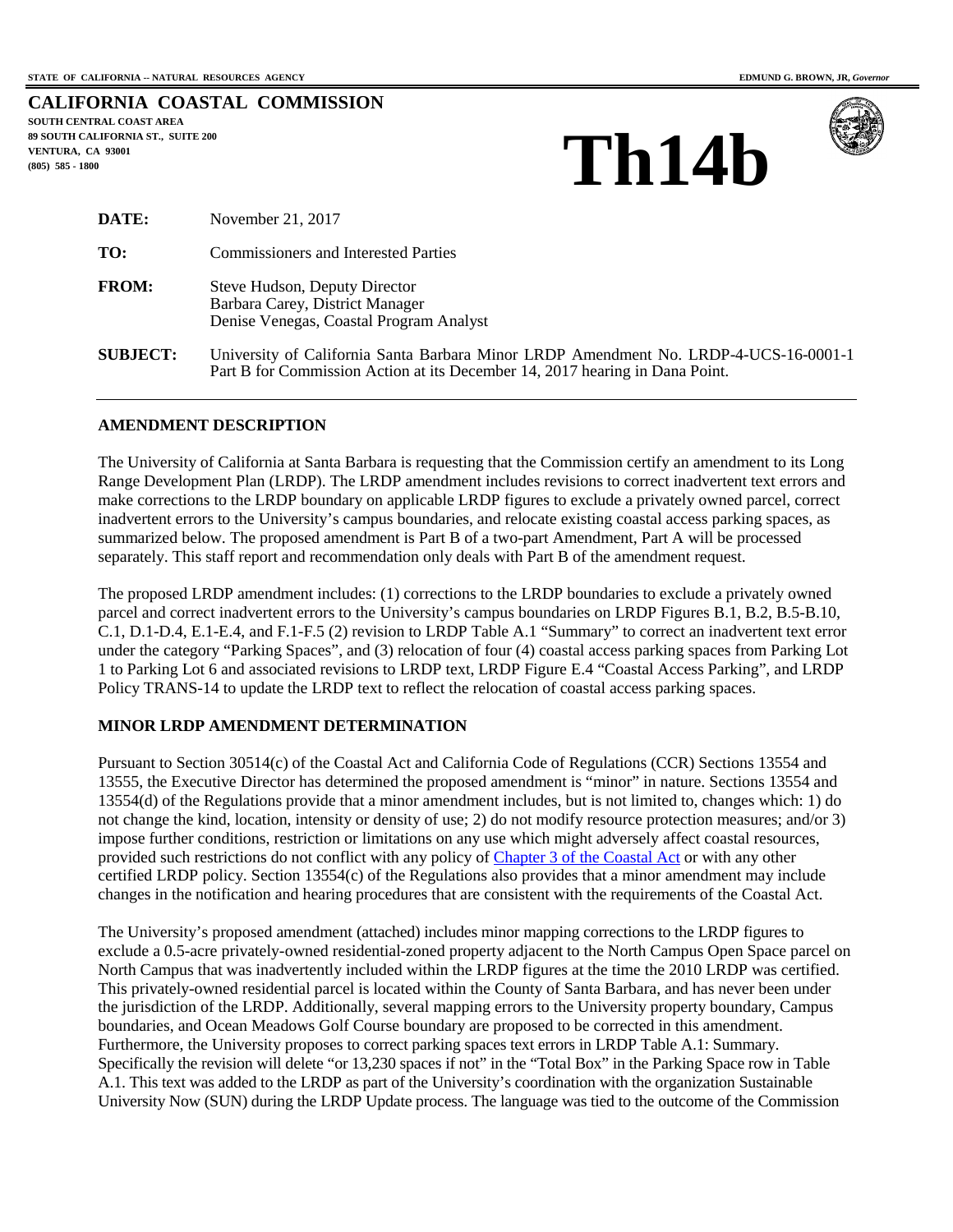### Minor Amendment Request No. LRDP-4-UCS-16-0001-1 Part B University of California Santa Barbara Page 2

certification of the 2010 LRDP; however because this language depended on the certification of the 2010 LRDP, it became irrelevant as soon as the 2010 LRDP was certified by the Commission. Therefore, this is a minor clarification that does not modify the implementation or effectiveness of the certified LRDP relevant to parking.

Lastly, the University is proposing to relocate four (4) coastal access parking spaces from Parking Lot 1 to Parking Lot 6 and make revisions to LRDP text, LRDP Figure E.4 "Coastal Access Parking", and LRDP Policy TRANS-14 to update the LRDP text to reflect the relocation of coastal access parking spaces from Lot 1 to Lot 6. Notice of Impending Development 01-3 required the University to designate four coastal access parking spaces in Parking Lot 1 located behind the Marine Science Building. Access to these four parking spaces is from UCEN Road, which is located inland from Lagoon Road and approximately a quarter mile from the nearest beach stairway. The University has 20 dedicated coastal access parking spaces in Parking Lot 6. Parking Lot 6 is accessed from Lagoon Road, and contains a heavily used beach stairway and is adjacent to Campus Point beach. The University is proposing to relocate these coastal access parking spaces (Lot 1) to a parking lot (Lot 6) that will provide the access parking spaces in a location closer to the bluff accessway. No new parking spaces will be installed on Parking Lot 6, existing spaces will be dedicated and redesignated from other uses to "coastal access parking spaces". Consistent with LRDP Policy TRANS-14, the equivalent number of parking spaces are being replaced on the same Campus (Main Campus); the spaces are distributed to maximize public access, and the spaces are relocated in beneficial proximity to nearby public coastal access and recreation. Therefore there are no adverse impacts to public access or other coastal resources associated with the relocation of the four coastal access parking spaces.

The subject amendment request (attached) represents minor corrections to the LRDP and the relocation of coastal access parking spaces, which do not change the kind, location, intensity or density of uses allowed. For the above reasons, the Executive Director has determined that the LRDP Amendment is "minor" pursuant to CCR Section 13555.

# **PROCEDURES**

Pursuant to Section 13551(b) of Title 14 of the California Code of Regulations, a governing authority's submittal of a proposed LRDP amendment must indicate whether the long range development plan amendment will require formal governing authority's adoption after Commission approval, or is an amendment that will take effect automatically upon the Commission's approval pursuant to Public Resources Code Sections 30512, 30513 and 30519. In this case, the University has submitted the amendment as one that will take effect automatically upon approval by the Commission.

# **PUBLIC NOTICE**

Section 13555 of Title 14 of the California Code of Regulations requires the Executive Director to prepare a report describing the proposed amendment and providing notice of the Executive Director's determination the amendment is of a "minor" nature. Section 13555 also requires the Executive Director to report to the Commission at the next meeting, his or her determination and objections to the determination, if any, that have been received within 10 working days. If one third of the appointed members of the Commission requests, the determination of minor amendment shall not become effective and the amendment shall be processed in accordance with Section 13555(b). Notification of the proposed amendment will be mailed on November 27, 2017. The ten working-day objection period will therefore terminate on December 11, 2017. The Commission will be notified at the December 14, 2017 meeting of any objections.

Also, Section 30503 of the Coastal Act requires that maximum opportunities for public input be provided in preparation, approval, certification and amendment of any LRDP. The University held public hearings on the proposed changes. The hearings were noticed to the public consistent with Section 13515 of Title 14 of the California Code of Regulations and the University provided evidence of the measures taken to provide notice of their hearings, consistent with Section 13552 of Title 14 of the California Code of Regulations. Notice of the subject amendment has been distributed to all known interested parties.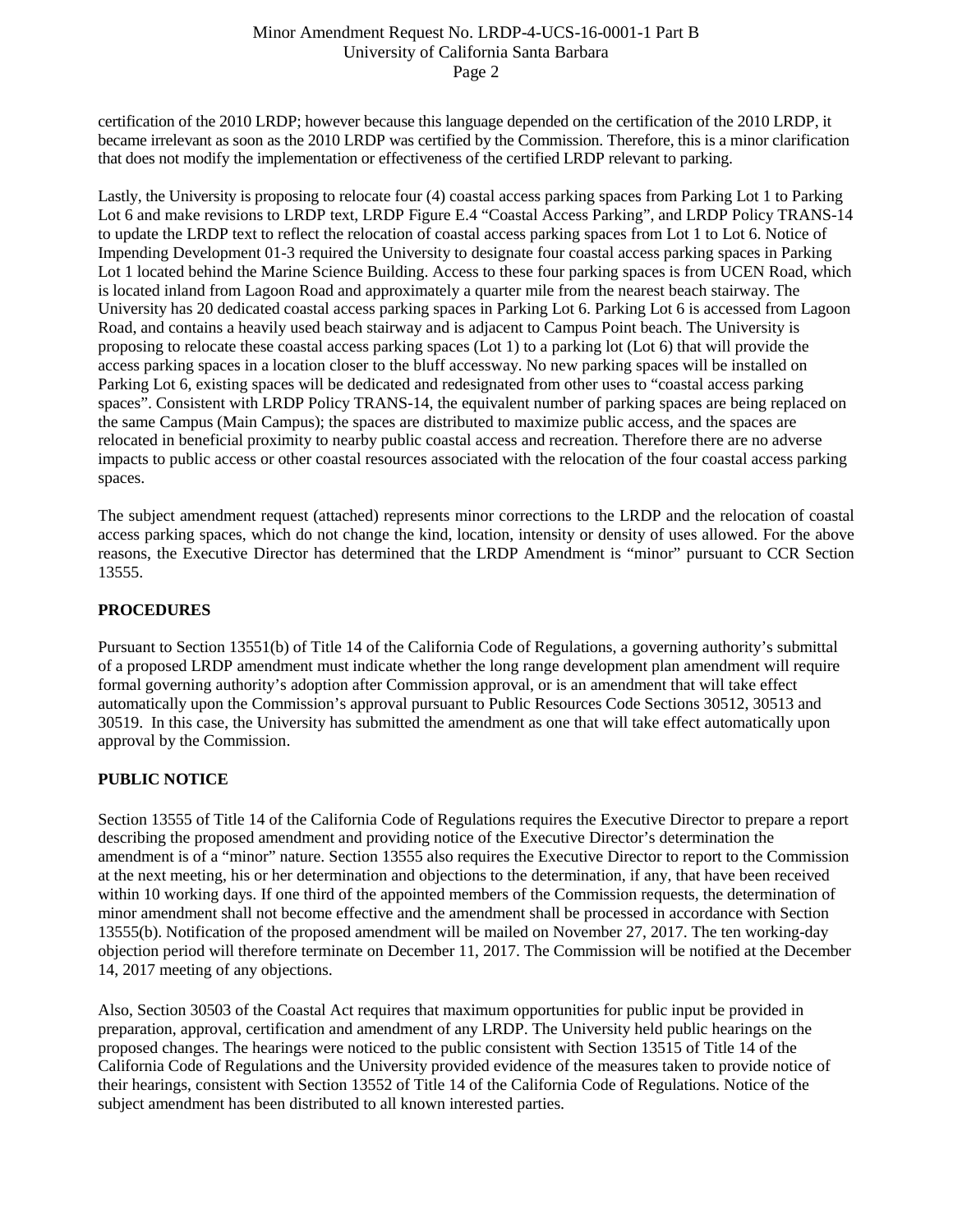| Table A.1: Summary       |                                                                                                   |                                                                                  |                                                                                                                                                                                       |  |  |
|--------------------------|---------------------------------------------------------------------------------------------------|----------------------------------------------------------------------------------|---------------------------------------------------------------------------------------------------------------------------------------------------------------------------------------|--|--|
|                          | Current                                                                                           | 2010-2025 LRDP                                                                   | Total                                                                                                                                                                                 |  |  |
| Enrollment <sup>1</sup>  | 20,000 students                                                                                   | 5,000 additional students<br>at 1% per year                                      | 25,000 students                                                                                                                                                                       |  |  |
| Faculty and Staff        | 1,054 faculty<br>3,631 staff                                                                      | 336 additional faculty<br>1,400 additional staff                                 | 1,400 faculty<br>5,031 staff                                                                                                                                                          |  |  |
| <b>Building Space SF</b> | 2.7 M. ASF / 5.4 M. GSF <sup>2</sup>                                                              | 1.8 M. additional ASF /<br>3.6 M. GSF                                            | 4.5 M, ASF / 9 M, GSF                                                                                                                                                                 |  |  |
|                          | 6,652 bedspaces                                                                                   | $~14,800$ net additional<br>bedspaces                                            | $~11,450$ single student<br>bedspaces                                                                                                                                                 |  |  |
| Housing                  | 553 student family units<br>+151 student family units <sup>3</sup>                                | $\sim$ 200 net additional<br>student family units                                | ~900 student family units                                                                                                                                                             |  |  |
|                          | 65 faculty units<br>+161 faculty units <sup>4</sup>                                               | $~1,800$ additional<br>faculty and staff units                                   | ~2,000 faculty/staff units                                                                                                                                                            |  |  |
| Play Fields              | 26 acres                                                                                          | Approximately 2.5<br>additional acres                                            | 29 acres                                                                                                                                                                              |  |  |
| <b>Parking Spaces</b>    | 6,700 spaces<br>(non-housing)<br>3,880 constructed or<br>planned (housing)<br>10,580 total spaces | 5,100 spaces replaced<br>3,000 net additional<br>spaces constructed <sup>5</sup> | 13,580 total spaces.<br>The University will also<br>strive to reduce to 12,580<br>total parking spaces if an<br>Isla Vista parking<br>program is adopted. er<br>13,230 spaces if not. |  |  |

- 1 Three-quarters on-campus average head count
- 2 Assignable Square Feet (ASF) describes the amount of space between wall surfaces that constitutes the area required for a given program, ASF does not include corridors, restrooms, building support spaces, and structural elements such as walls and columns.
- 3 Pending the completion of Sierra Madre housing
- 4 Pending the completion of North Campus housing
- 5 The 650 space reduction in net additional spaces constructed shall be to non-housing spaces only, i.e. commuter parking.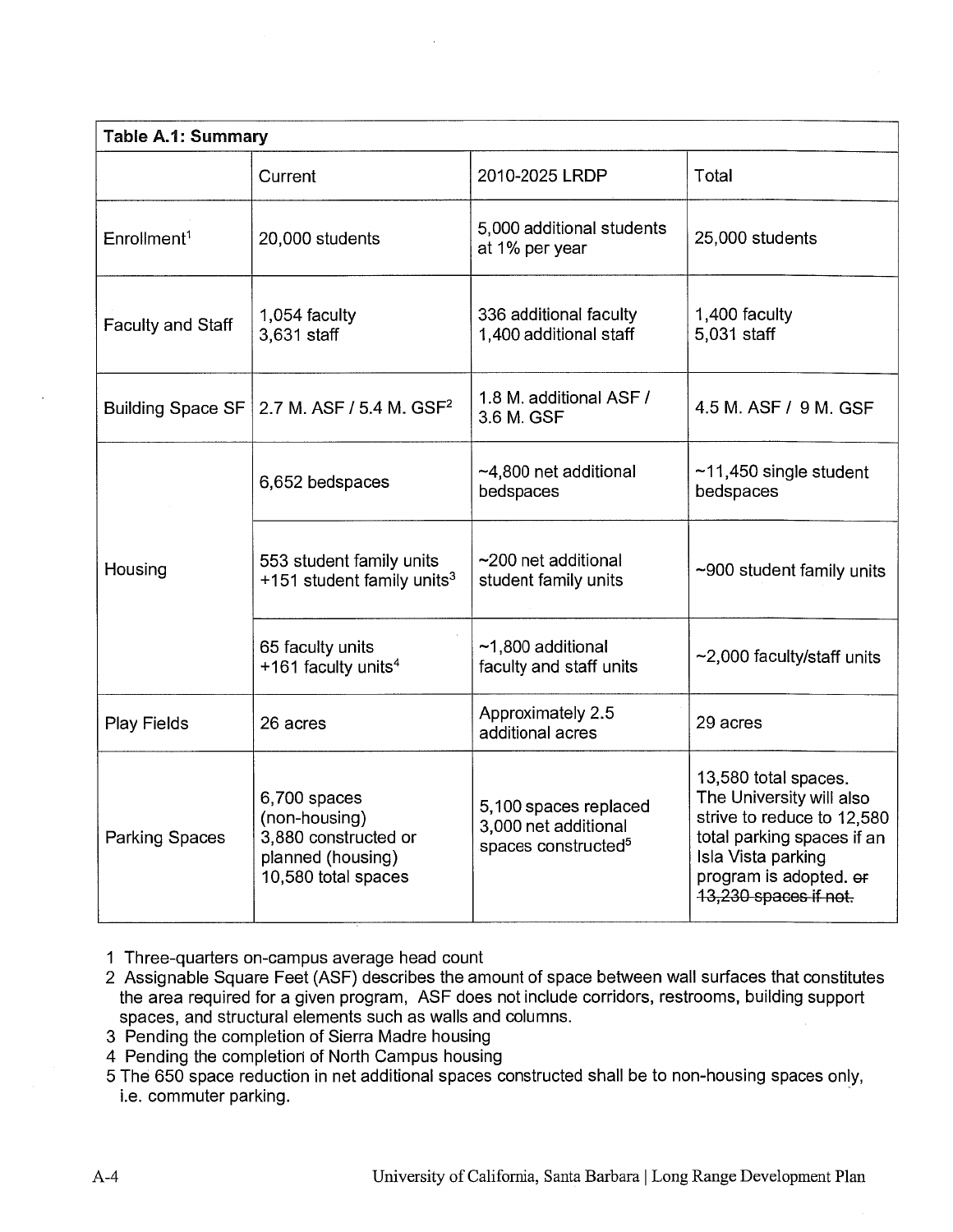Approximately 800-900 students and 30-40 staff or faculty park in Isla Vista on a regular basis (2009). Over half of the students who regularly park in Isla Vista are on-campus residents who do not park in lots designated for their complexes, and about 40 percent live in other areas off campus. The highest period of parking usage is between 4-5 AM, indicating that residents – both on-campus or living in Isla Vista – create the highest parking demand, and that day-use parking by students, faculty, and staff could be filling the spaces left by departed residents. While parking can be crowded in lsla Vista, there are over 2,000- 3,500 unused spaces on the Main Campus (M-F, 8-5), which is more than enough to meet the demand for all University-related vehicles. But the vast majority of those parking in Isla Vista do so because it's free, not because parking on campus is unavailable. However, parking surveys have shown that parking utilization rates in Isla Vista have dropped over the last several years – mirroring trends seen at UCSB and other campuses where fewer students are bringing cars to college with them. As of 2014, parking demand in Isla Vista is down roughly ten percent over the level seen in 2007.

The University has and will continue to work with Santa Barbara County to help address Isla Vista's parking problem and support the county's attempt to establish a residential parking permit program to limit the number of non-resident cars while ensuring the continued availability of public coastal access parking.

# **COASTAL ACCESS**

Transportation and parking for coastal access are integral parts of the University's overall transportation system, which also offers opportunities to increase alternative forms of transportation (Figure E.4\*).

The campus currently provides nearly 3,000 parking spaces for the public, including 154 dedicated parking spaces for coastal access on Main Campus and 70 on North and West Campus, and 2,826 parking spaces elsewhere on campus that are available on a first-come, first-served basis. Dedicated coastal spaces are:

- 40 spaces in a parking structure on the northeast side of the Main Campus (Lot 10)
- 14 4-hour metered parking spaces on Ocean Road adjacent to Lot 24 on the southwest side of the Main Campus
- 14 metered spaces in Lot 23
- 2*6*0 metered spaces in Lot 6 on the east side of the Main Campus
- 2 metered spaces in Lot 5 near the Campus Lagoon
- $\bullet$  4 metered spaces in Lot 1
- 60 spaces located in and adjacent to Parking Structure 22 on the west side of the Main Campus
- 70 spaces on the North and West Campuses: 20 at the western terminus of Phelps Road, 27 spaces on the Devereux South Knoll site, and 3 ADA spaces at Coal Oil Point.

The 2010 LRDP furthers the University's commitment to provide public coastal access. In that spirit, 27 dedicated coastal-access spaces would be added to the Devereux site as part of that site's redevelopment. Planned extensions and improvements to campus roads and pedestrian and bicycle paths would be built as development progresses, along with additional parking and directional signs. An additional 4,000 parking spaces would be added, some of which would improve coastal access for the public (Figure E.4).

In the area adjacent to the North and West campuses, the Ellwood-Devereux Open Space and Habitat Management Plan specifies more public access to the coast. Adequate parking for proposed North Campus residents would ensure that residents do not take up parking space that is intended for coastal visitors.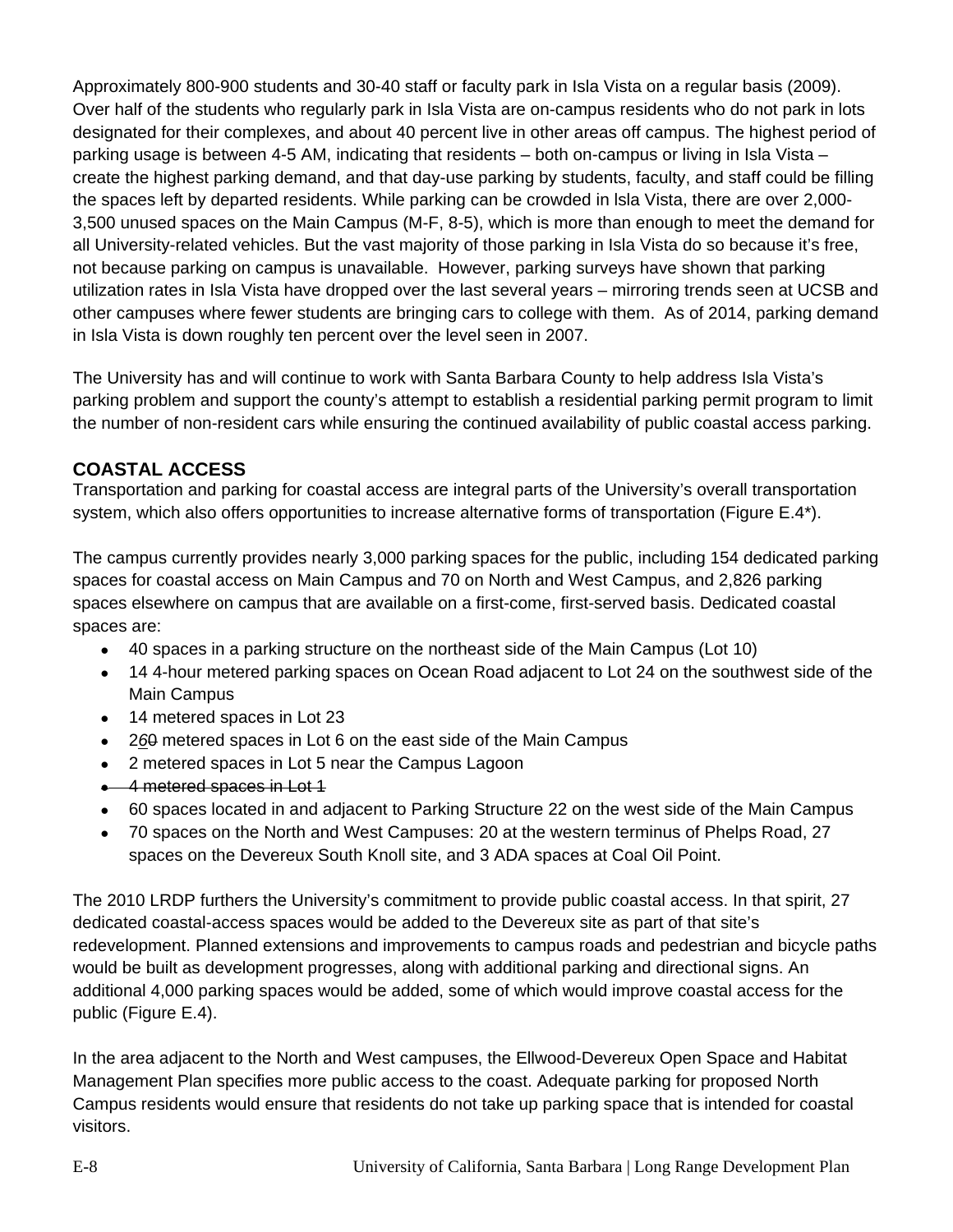development shall utilize West Campus Point Lane for vehicular access. Vehicular access to Coal Oil Point Reserve (the Reserve) and the ADA coastal access parking spaces at Coal Oil Point shall utilize West Campus Point Lane, but shall be allowed to merge onto Slough Road through the Devereux South Knoll site in order to reach the applicable destination. The conversion of Slough Road shall be completed prior to occupancy of the first redevelopment project or other significant construction of 10,000 GSF or greater on West Campus at either the West Campus Mesa or North Knoll site;

- C. The existing West Campus Point Lane crossing of the North Finger of Devereux Slough, from West Campus Mesa to North Knoll, shall be replaced with a bridge, or alternative crossing that retains a natural open connection, to maximize wetland connectivity and avoid fill of wetlands. The construction of the new bridge or crossing shall be completed no later than prior to occupancy of the new residential construction on the North Knoll of the Devereux property. However, the bridge, or crossing, shall be installed earlier if significant structural changes or roadway modifications are necessary to accommodate traffic in the area of the Slough crossing prior to North Knoll development;
- D. Emergency vehicle, bicycle and pedestrian access may be provided from the existing Isla Vista streets of Fortuna or Pasado Roads; and;
- E. Where deemed to be biologically beneficial, the University will replace the wetland crossings on Slough Road with crossings that are designed to restore the connection between the North and South Fingers to Devereux Slough and to avoid fill of existing and historic boundaries of the wetland to the maximum extent feasible. The replacement will occur as funding is available. The University will pursue potential University and non-University funding options to implement this project.

### Parking

Policy TRANS-13 - Visitors shall be entitled to use the parking facilities (all "C" or metered spaces) on campus after payment of the appropriate parking fee and in accordance with campus parking regulations. Subject to Campus Consultation (defined in Appendix B to the UCSB-SUN Agreement), the University will limit issuance of quarterly and annual day time (commuter) parking permits to faculty, staff, and students that reside in UCSB housing (excluding the West Campus Faculty Housing and North Campus Faculty Housing developments), unless the need for such permit is demonstrated by virtue of temporary or permanent physical disability, or other extraordinary circumstance, as determined on a case-by-case basis.

# Policy TRANS-14 -

A. The University shall provide and maintain a minimum of 154 dedicated coastal access parking spaces on Main Campus:

four (4) spaces in Lot 1; two (2) spaces in Lot 5: twenty-four (240) spaces in Lot 6: forty (40) in Structure 10: sixty (60) in Structure 22: fourteen (14) in Structure 23S; and fourteen (14) on Ocean Road.